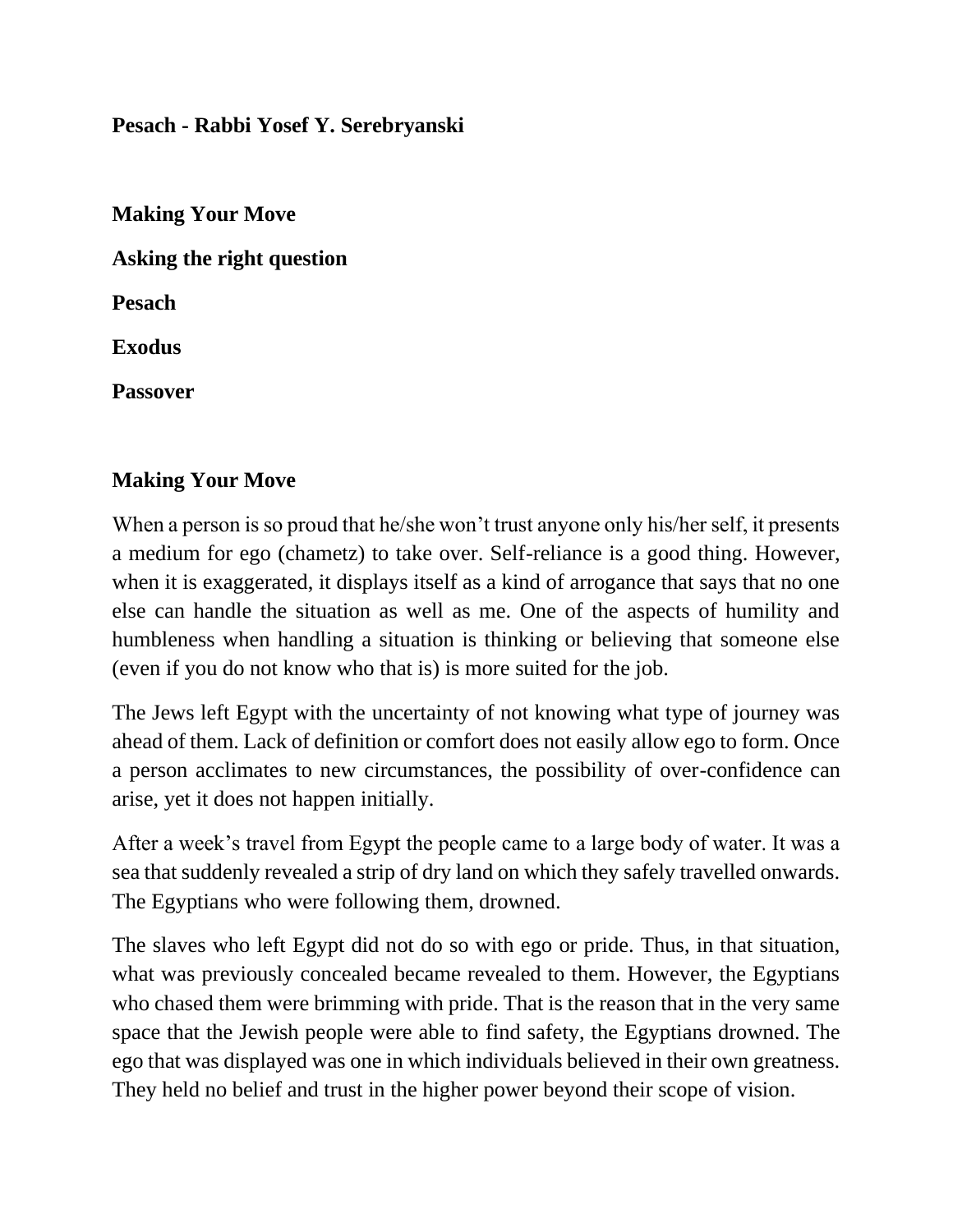There are things that are concealed to some at the same time that they are revealed to others. The timing of an event has a direct impact on its result. Thus there are preferable times for sharing or not sharing in kind. There are times to move forward and times to stay put. Everything that happens only does so in its proper time. We must become aware that pursuing our desires can have a converse reaction when we do not maintain focus on the issue of balance in its proper time.

Life takes us on a journey that involves our physical being along with our emotions, thoughts, feelings and senses. This combination is what fuses our physical being with our spiritual self, (those things that represent the soul's consciousness and nontangible parts of our being), including our relational existence with the entire universe. Movement depends on a reaction based in the viewer or any person's personal point of perception. This can make the difference between forward movement and stagnation.

In the story of Eliyahu (Elijah) the prophet, he confronted the prophets of Baal saying to them (Kings1, 18:21) **"Till when will you continue to vacillate between two opinions."** Basically, he was asking them to define the issue of whether they would continue to worship idols or whether they would worship the Creator. His use of the word poseach – to vacillate is the same as Pesach – Passover.

Thus, there is another meaning for the holiday of Passover. It represents the vacillation that exists within all of us when we make decisions that are life changing. This season represents special opening for change and growth. We are all faced with the option of exiting those spaces that enslave us.

The journey and decision is not simple. As Rabbi Levi Yitzchok of Berditchev said, "God, you opened the physical in front of people and concealed the spiritual. If that is the case, why is it that you wonder why they do not choose the spiritual? Open the spiritual and soul in front of people, conceal the physical, and then see what they can do!"

Various powers create rules and laws that seek to control through intimidation and fear. This is why the world continues to wallow in misery and horror. Releasing oneself from that type of stronghold requires commitment to learning the truth. Once that knowledge exists the vacillation disappears.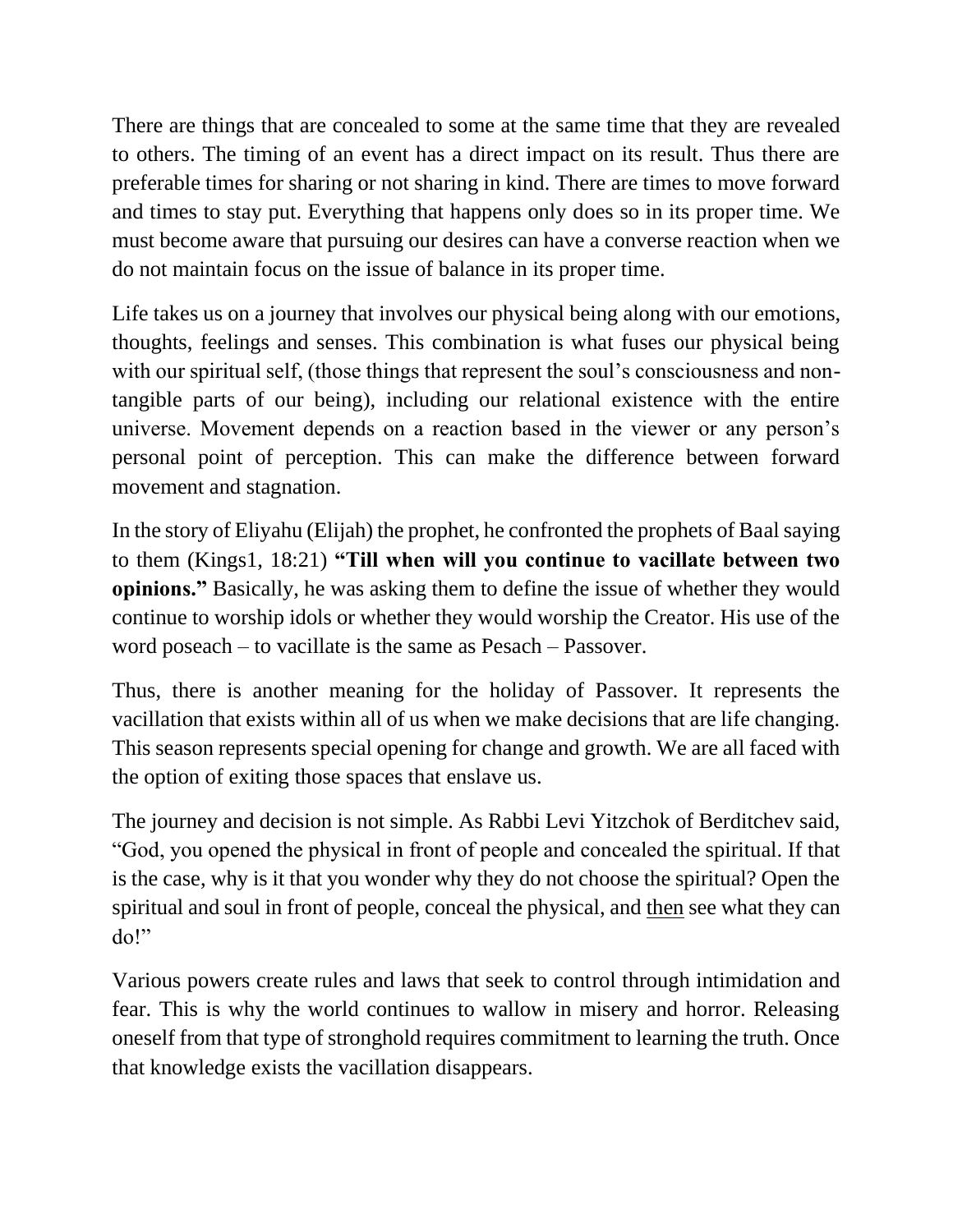If we apply the same strength of conviction as a filter to all things, we will be less likely to fall prey to the grip of lies whether it is from mass media, internet, our doctor's office or our pulpits. When leaders decide to promote only truth, they will find that they have more strength and backing then they would have gained through the use of any number of lies.

We need to make a decision on which side we want to be. We must not limit ourselves to the world we see. Instead, we should keep an open door to a future that is beyond our present perception. All the descriptions that people give of the future are based on the results of their own limited abilities. Let them go, and be open to where the Creator and creation will take us.

This was the problem of the Jewish people in the wilderness Physically, they went on the journey. Yet they were not willing to accept where their God wanted to take them. They wanted to revert to something that they were used to, something that was tangible to them that came from their past. Their desire blocked them. They reveled in satisfaction from being in the space in which they were stuck. It was clearly more desirable to think about returning to their past then it was to travel to an uncertain and thus unguaranteed future.

Now is the time to let go of those attachments and be open to an undefined future. That is the thing that will take us and the whole world into a future with none of the chocked off limitations that currently reside in space which we have become far too comfortable and falsely fattened.

One of the worst things is the starvation that occurs in the presence of proper nourishment. There is starvation that occurs physically as well as that which occurs emotionally and spiritually. Let us free our bodies, hearts and souls so that we may absorb those "nutrients" that allow our progress.

# **Asking the right question**

If God created the world, why doesn't God fix it? How can people be expected to be responsible for their actions when the God who created them is not? God allows evil and negative to exist keeping people and the world in a cycle that hurts everyone. There are those who are called Holy people, some of them are even worshiped by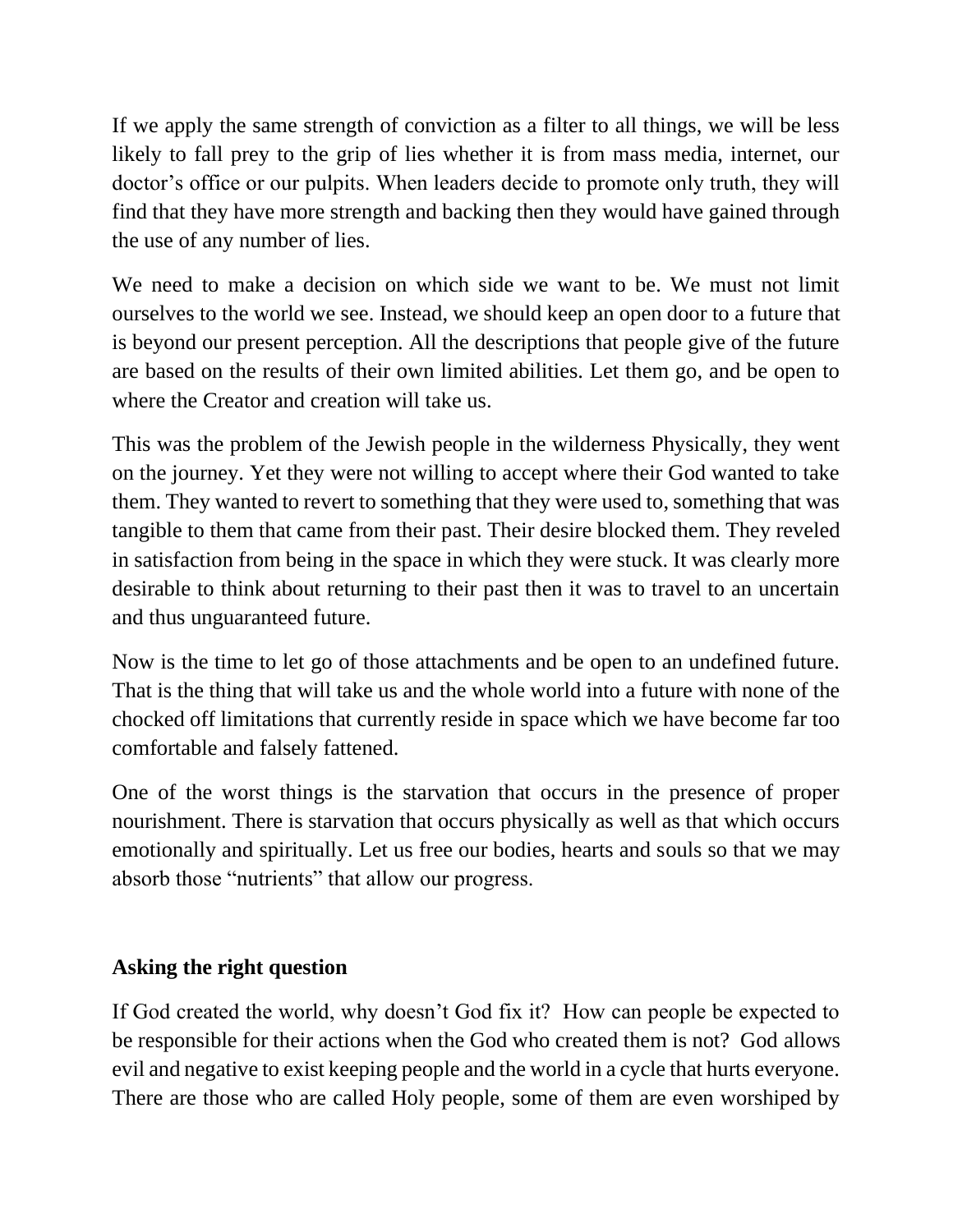people, how come they could not fix the world? Where have we gone off the track in our perspective of this existence? This whole existence seems to be off balance and we always have something that eludes our comprehension.

These and other questions are basic for any person to ask. One reason that some people do not want to ask these questions is because it can cause some people to give up on life and decide it is hopeless. They decide God does not exist or what we do in this life is irrelevant. Most people who give up do so even without these questions. They do so because life appears to them as senseless.

Some circumvent these questions by expecting someone else to be holier and fix it. Yet, another person cannot help to fix your world without your willing participation.

A problem or question must be addressed or the issue will come up again and again till a person finds a way to deal with the question or the question deals with them. Society continues its way with the same issues coming up all the time. While individuals may have learned positive lessons from the past there are those who have an agenda finding ways to keep corruption and imbalance part of the fiber of mankind.

The Israelites left Egypt and still remind themselves of it on a daily basis culminating in and intensifying it with a festival of remembrance. Why was the exodus from Egypt not an eternal redemption, why was it only temporary? It is a memory of a freedom and yet they slave to make it into a festival?

There are four parts to Torah study. They are called Pardes (orchard) which is an acronym for the first letters of the words Pshat (simple meaning), Remez (hinted meaning), Drush (investigative meaning) and Sod (secret meaning). On Passover evening we read a book called the Haggadah.

The parts of the Haggadah are called Seder - order. The Hebrew word Seder has three letters reflecting three ways of Torah interpretation but not the Pshat that refers to simple meaning. This is because on a simple level nothing makes sense. We make sense of things by looking at what it could mean in some way but often skip the simplest perspective because we do not have an answer.

The simple answer is that we do not understand since existence is essentially beyond our comprehension. It comes from a place that we do not comprehend and goes to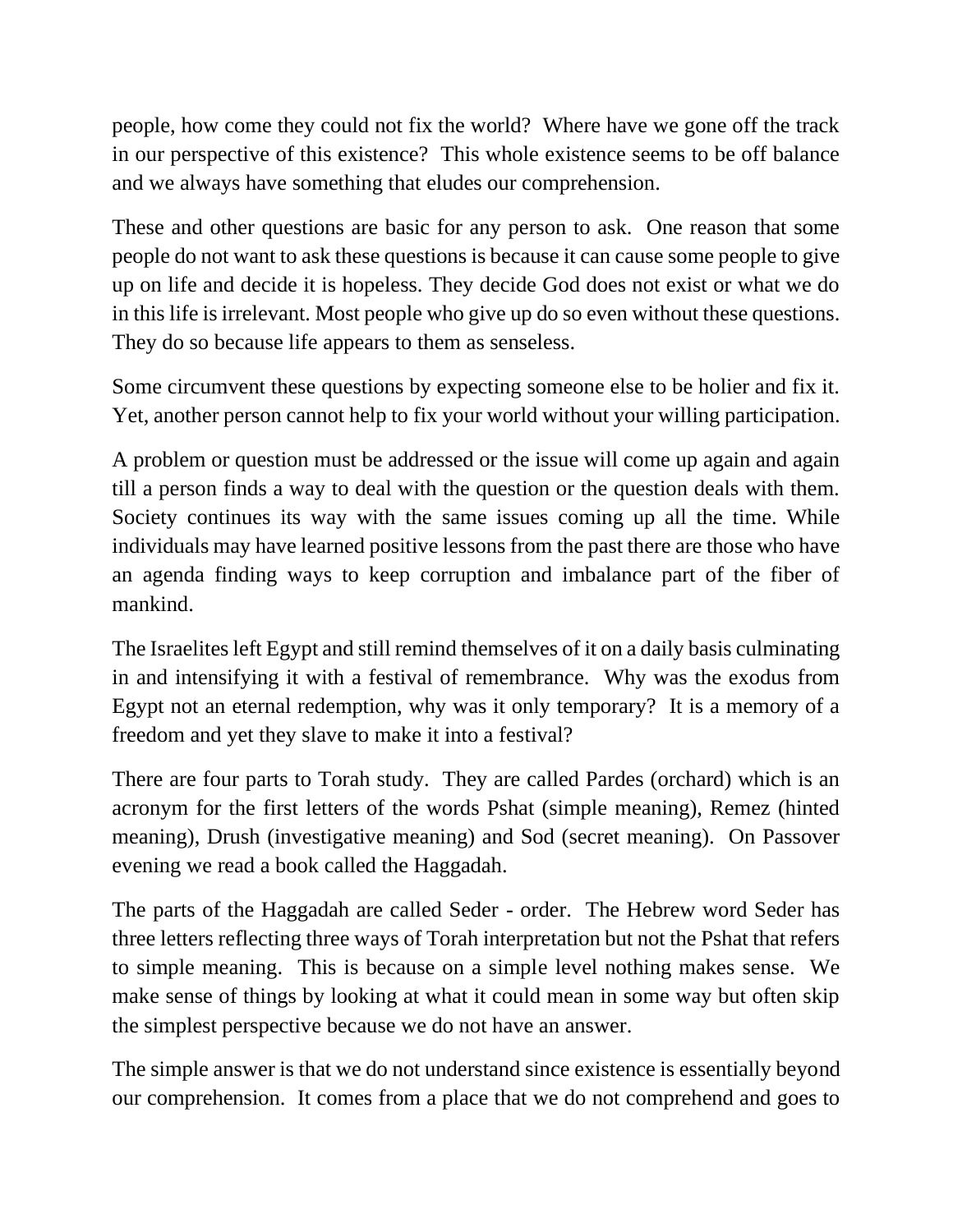a future that we may have no clue of. The wisdom and intelligence of the universe and how each detail is so comprehensive and fits together in a variety of ways is far beyond human imagination. We are able to perceive only a minute amount of it allowing us to know that there is much wisdom there.

One reason we constantly remember the exodus from Egypt is to remind us that it did not serve everyone, only a specific group of people. It was a limited redemption. The redemption that is eternal is when all are redeemed at the same moment. We are here to learn lessons, teach by example, help others and other matters that can happen here but they are all time limited matters. As long as one person is imbalanced or has an agenda, society as a whole will never have a complete redemption.

The Israelites were redeemed to show the way for the world to be redeemed but instead the Israelites are stuck with their own issues and have not been able to give proper guidance to all.

We need to allow our self to live with simplicity. As much as we comprehend, the only way we can truly connect with love and become one is with simplicity that has no description. When all people live that way balance will be restored to all existence. It is not an easy challenge to do that with the world around but within our heart, mind and body we need to restore that purity and simplicity. We now have the wisdom of what happens when imbalance exists. There is no need to be afraid of it any more.

When we restore our own balance on all levels we will then have no question about God. When we become fully responsible for our own inner balance the world around will become more balanced and the questions will answer themselves.

## **Pesach**

With the passage of time many things come and go, some are forgotten or remembered, occasionally buried or resurface. Reflecting on the meaning and idea of Passover, many things actually pass over or under us. The God of the Israelites passes over their doors to save the firstborn. In each moment of our life there are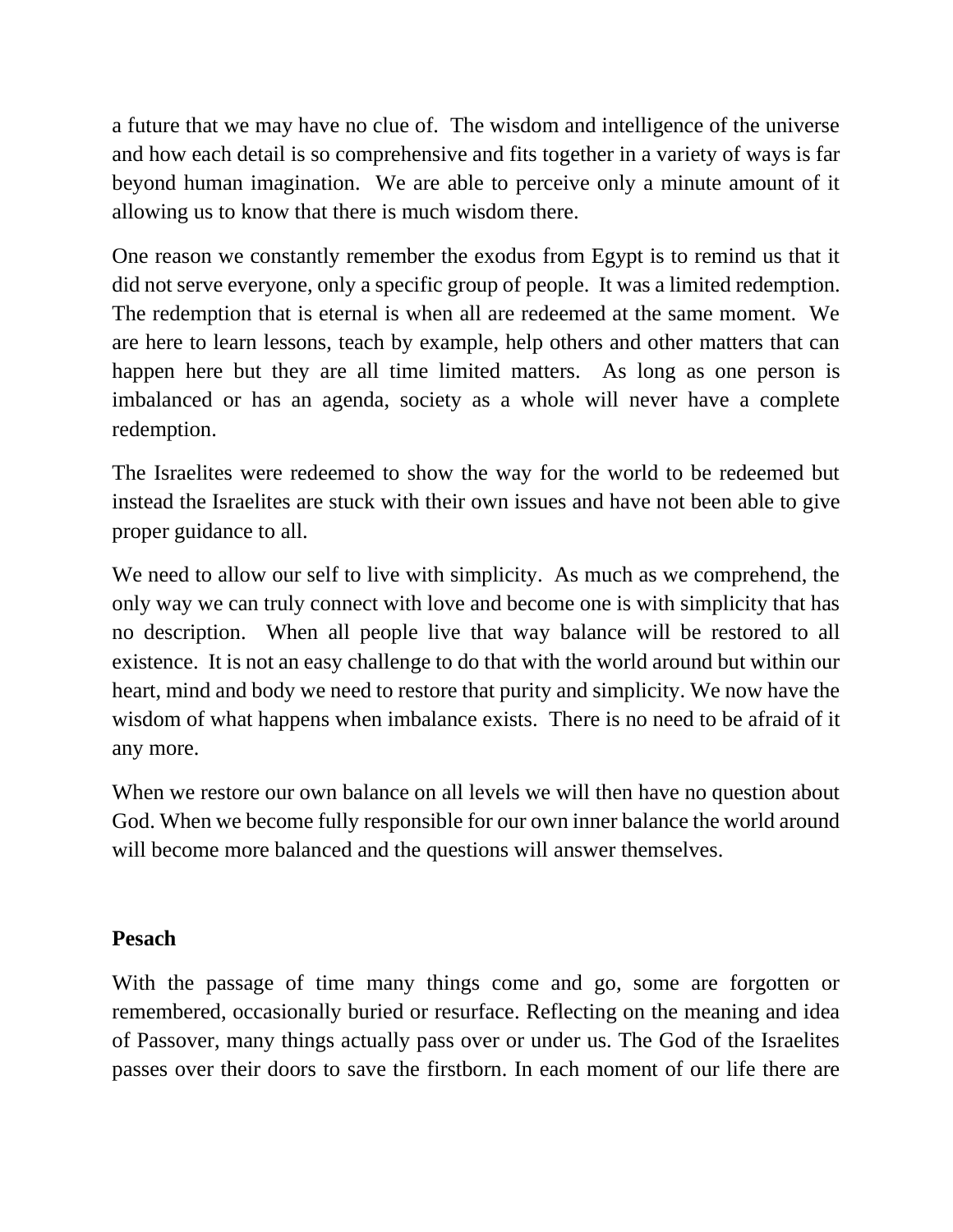many things that exist that protect us. We do not see them unless we study biology or see what destruction could happen and doesn't.

For years people have been waiting or worrying about some calamity that might destroy mankind. Yet, at the same time it has not happened. Various experiences happen while we wait to see the bigger picture to eventuate. There is a protective field from the Creator that does not allow complete annihilation to happen.

We are busy with many items that require our attention and so do not have sufficient time to read, see and contemplate all that we would love to follow. This makes us uneasy, impatient or unloved and accepting of decisions that we may not have accepted under different circumstances.

The order of the meal on Passover night is said in a tone of command, not Kiddush but kadesh, not rochatzim but oorchatz, etc. Rabbi Avrohom Kook explains that it teaches us about daily life. We need to sanctify each moment of our daily life. In order to create the proper environment that can be sanctified we need to clean house including our self. Yet we have physical needs like eating so therefore "Karpas" we initially eat that which is minimal to live from and only later do we have a full meal.

Rabbi Kook explains "Maggid" telling us how we need to go through all the ups and downs of life to come to where we are. It is through that knowledge that we can find the proper balance in each moment and make it Holy. In the end we come to "Nirtzah" were everyone comes out fine just as the Creator wishes.

The journey is not easy, it is exhausting and often we do things that have to be done rather than things we choose to happen. Before Passover we spend a lot of time cleaning and clearing the physical existence that we live in as a preparation for allowing everything to be what it is. Passover is about allowing God to run God's world and for us to reflect on running the world we know. By listening and focusing on the Creator in all creation we elevate our self and the world around us.

## **Exodus**

The movements of our planet communicate in silence. We are constantly surrounded by the vibrations and frequencies of the noise that we create, preventing us from hearing the silence.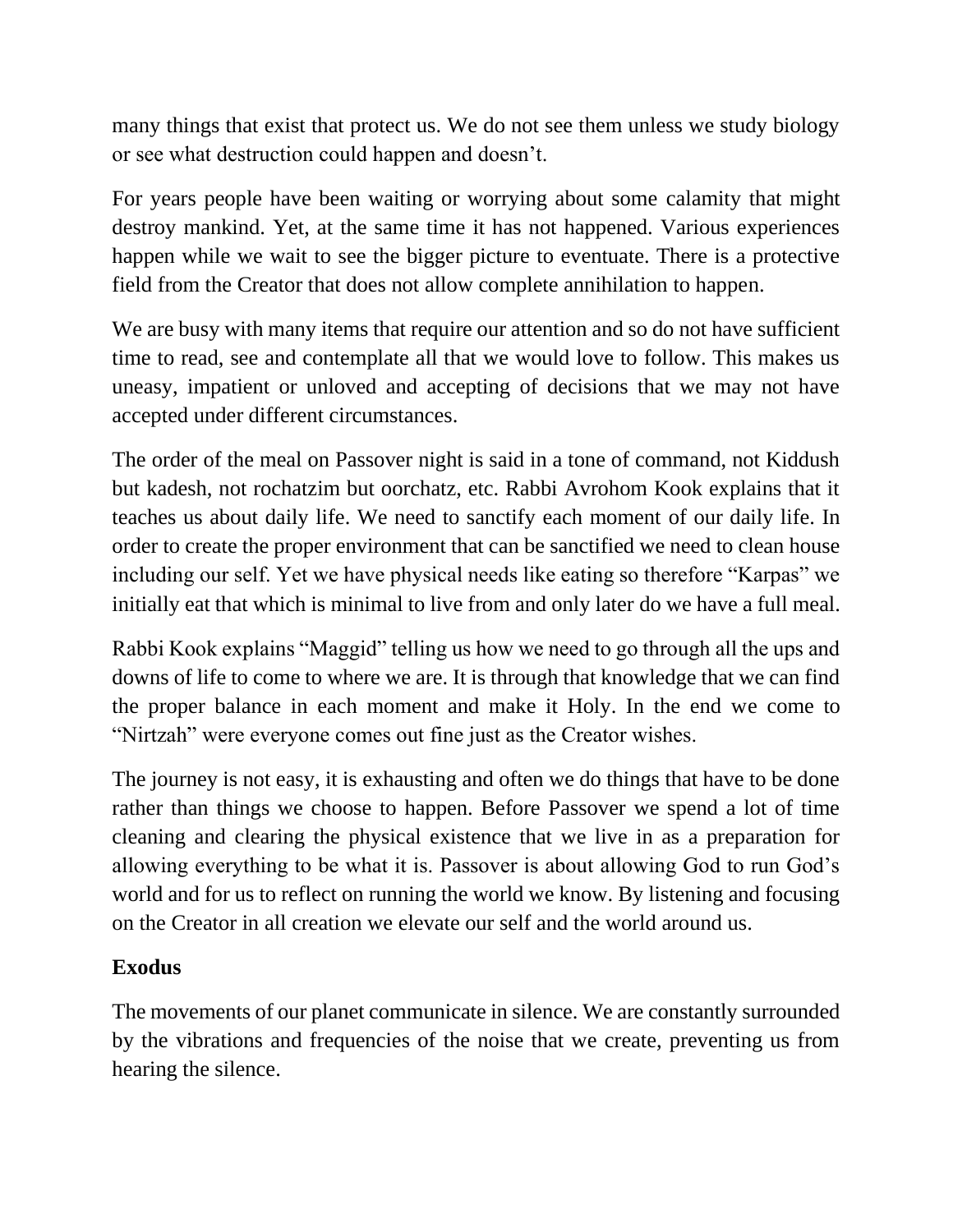Sitting in silence and taking no action does little to improve our life or the lives of others. Wise words may provide guidance, yet many use words to cover for actions not taken or to create a false picture for themselves and others.

While actions speak louder than words, the general society continues to be glued to the words which may sound constructive but are, in fact, destructive. They continue to vote into power or support those who promote that destructiveness. The words they use may sound convincing, yet they are chosen purposefully to cover corruption and deception. They often prey upon innocents who are pure and helpful, exploiting their connections and ideas to propel themselves at the expense of others.

We are woefully unfulfilled. We suffer from emptiness, with the feeling that something is gnawing at us from within. Our food source has become tainted by those things that increase the profits of others. The diminishing nutritional value of our foods denies us proper nourishment, despite promotion to the contrary. Although we attempt to compensate by consuming more or importing exotic foods from elsewhere, we are hungry and never truly satiated.

This is just as true when it comes to our souls. We may try to fill it with personal selections from many different belief systems. We may run after different ways of life as the result of being denied the truth and beauty that has been hidden from us. Try as we might, we cannot obtain proper peace of soul, heart and/or mind from all of those forays. The truth is that if the issue of our identity is not ironed out at the core, we may add layer upon layer, with no true growth and/or gains.

Some people search for clarification by seeking messages from past lives or turning to people who claim to see their futures. Having a "clue" about those things may seem to resolve their issues temporarily. Yet in the long run the answer is the ability to balance in the present. Achieving that balance can actually provide corrections and resolutions to the past as well as to the future. FOCUS ON THE PRESENT!

What we are truly searching for is not something we generally collect or dispatch from our communications and language. We must learn to listen to our inner sense and feelings, our hearts and our souls. Words are not the "be-all, end all" of communication. Rather, they are but an external and distant relationship to our true abilities in communication.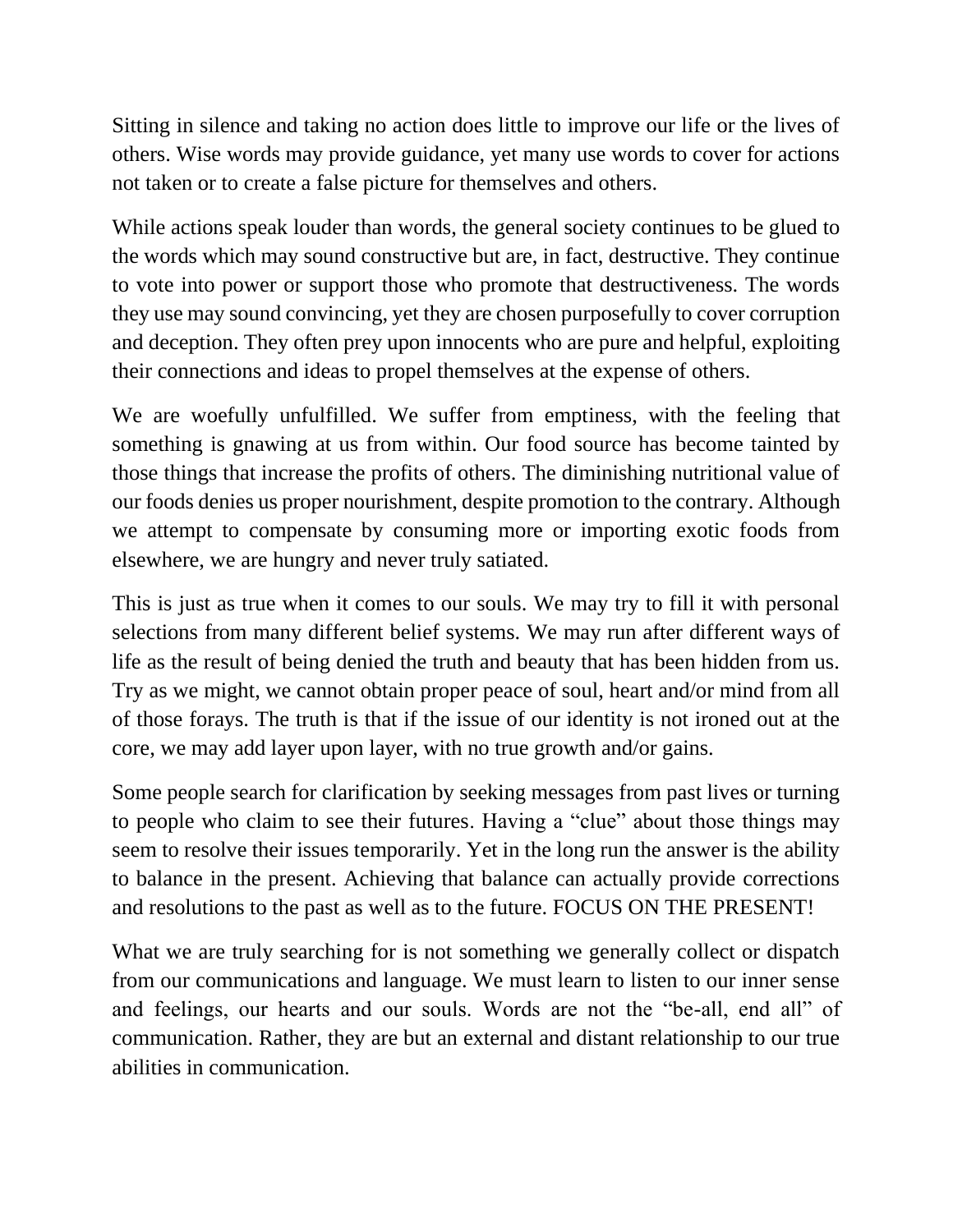In ancient times when people were open to their spirits they did not require the use of (physical) words in order to effect communication. They built the tower in Babylon by being a cohesive "one," utilizing their knowledge of all forms of communication. That they were using this knowledge in a destructive manner caused them to be separated from each other in the issue of communication.

From that time until the present we have thus been limited and closed off in the issue of know-how in the myriad of potential forms in which we could otherwise communicate. It is true that we are (currently) able to express many things in words for which the ancients had no form of expression. Despite that, comparatively speaking, we are "stuck" in a much more limited space.

Many people speak of various levels of existence. Among other descriptions and qualities, each is an expression of a different level of communication. As children we are open to communicating in silence. As we develop into adults we are taught not to be as intuitive. We are told that we must block our ties to the intangible in order to become productive members of (the corrupted) society. Have we ever noted that it is precisely the blocking of our natural tendencies in this area that allows the corruption to multiply in its greed, and to conquer even those who champion its existence?

What would it look like if we did not utilize our language skills for the purpose of further obscuring the true reality of this world? What would it be like if we did not have a need for words to communicate? The very need for words and descriptions shows that we are not truly one. We exist within an illusion of creation. That illusion has become the reality of society.

For some people, silence is the only place that has provided a medium for healing. It is in that space that many have found an opportunity to heal and become one with all of existence.

With Passover at hand we are busy recounting the memories and details of the ten plagues. It occurs to me that while doing so there is something that generally has escaped our attention. We have totally missed the point if we fail to recognize that they (the plagues) signify the fact that that a higher power is in charge on each of the (ten) levels of existence.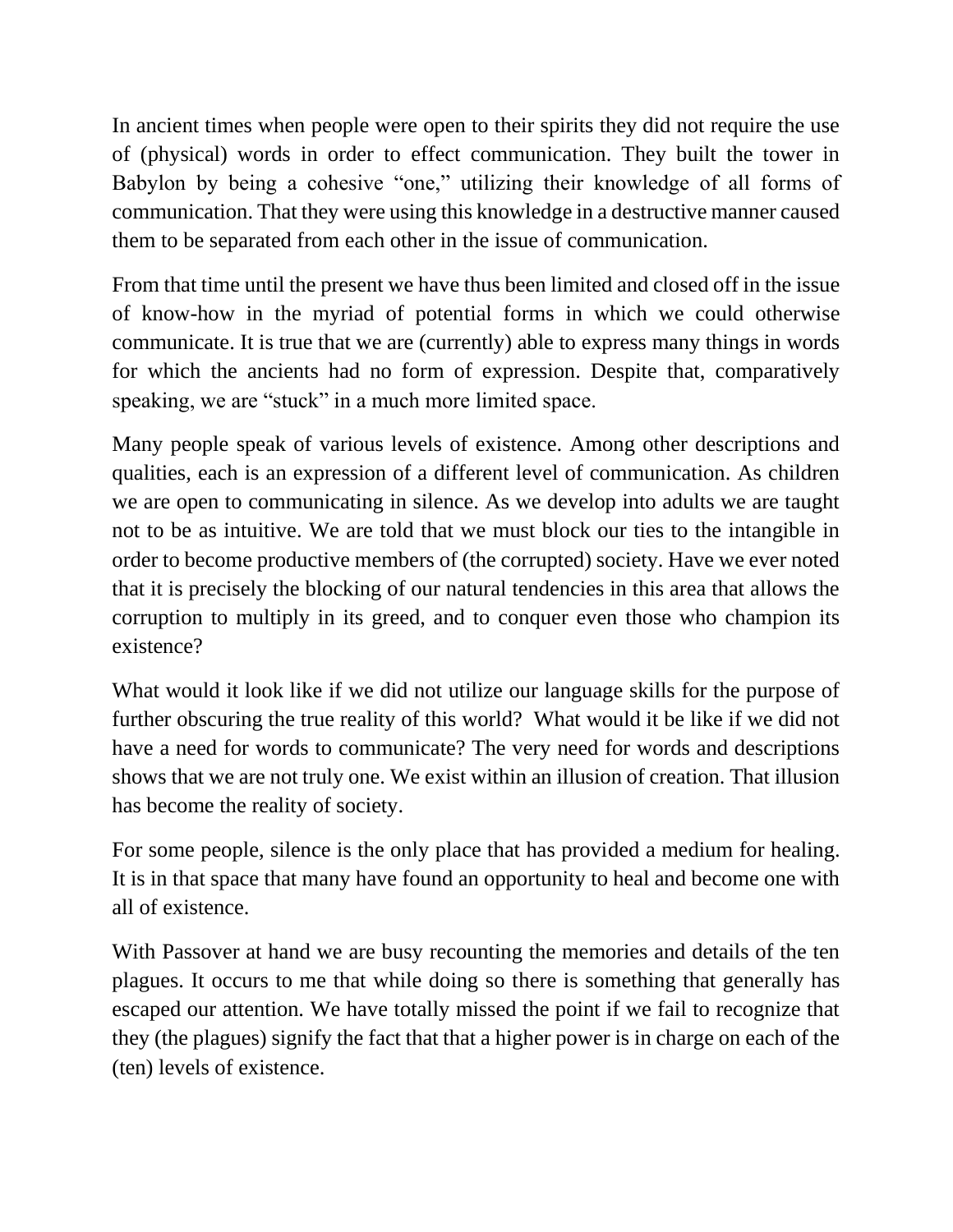The Maharal of Prague points out that the first plague was in the water, (which flows to) the lowest place. The next plague was with something that emerged **from** the water; **frogs**. Then came the **lice** (which existed on a level above frogs) **pestilence** on the land, **boils**. Then came things from the higher strata; **hail**, which was followed by something flying; **locusts**. Next came a level beyond that, which brought; **darkness**. The final plague directly touched the souls of people; **the death of all first born.**

The greatest freedom is actually in seeing that everything is an intrinsic part of the one life force. Freedom is often defined by the successful acceptance of the limitations about things that we can do and/or control. We must let go, at least temporarily, of all expectations, purposes and ideas that limit and block us from the ability to acquiesce to the natural order to which we are destined. That act allows us to function within the mode that is exhilaratingly freeing for our whole being.

As we recall the various types of slavery society has been through, we find that we are, ourselves, in a society of slaves. Although the names have been changed, we still are not truly liberated. Slavery and freedom exist on many levels.

Spend time in silence to enable yourself to become open to reclaiming your personal freedom. We don't want freedom to Passover us, we want it to pass through us.

Let us make certain that the symbolic changes we are making will spur us to making those changes within that will make all the difference. Then the spirits that guided us in the past can usher us into our proper maturity. It is up to each one of us to get to that meeting space on our own.

## **Passover**

When the Jews were in Egypt most not all were slaves. Slaves especially after many years do not have their own mind. They simply follow. They were told to leave Egypt they and other slaves with them followed. They saw Moses as the miracle man. In the wilderness they followed and during the forty years nearly all the people who left Egypt died.

It was a new generation that entered Israel but they still had some residue of slave mentality. In the time of Samuel, they wanted a King; they still needed someone to follow.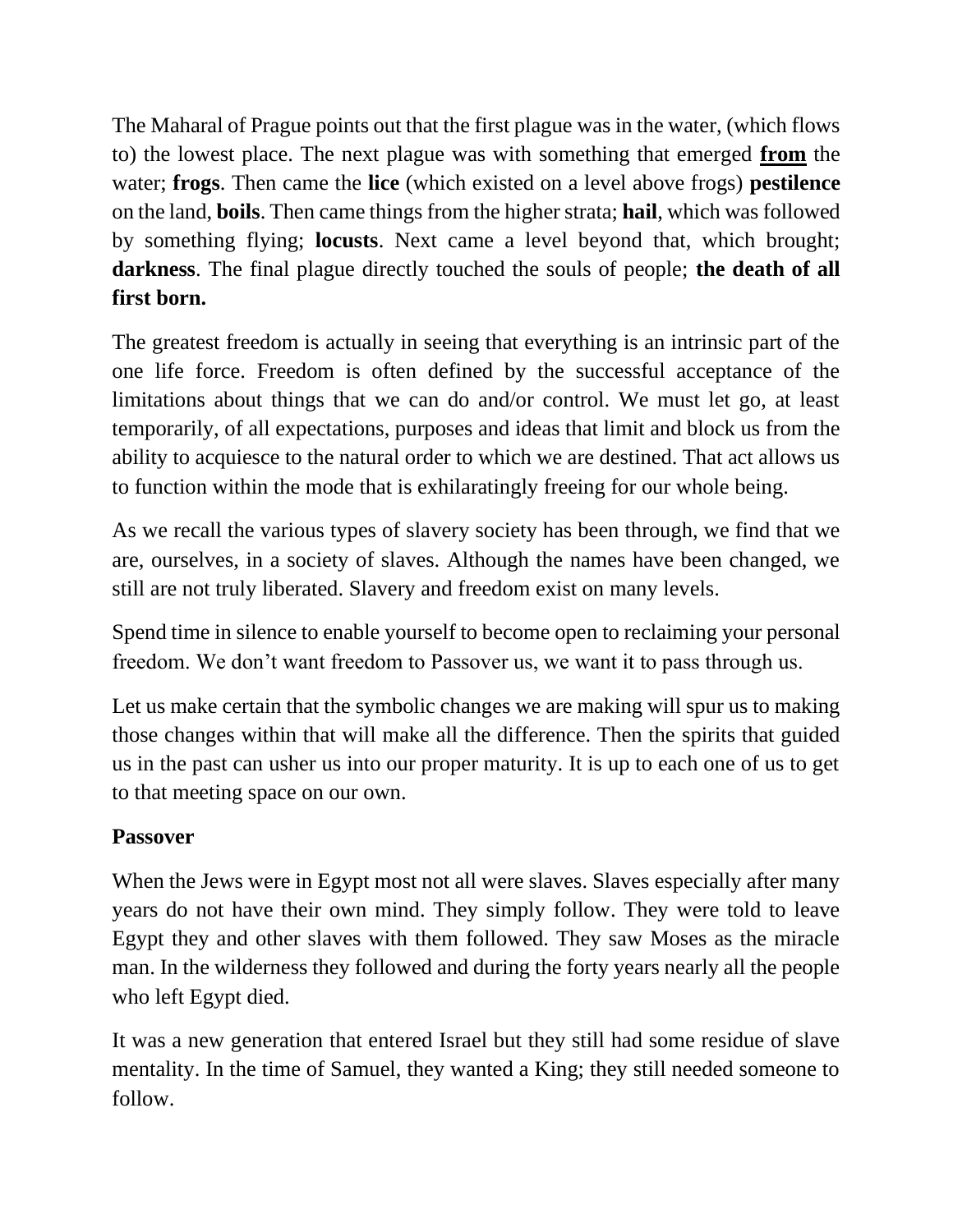It is fascinating that this festival is called Passover. Passover represents G-d passing over the doors of the Jewish people. This saved the first born of the Jewish people while the first born of the other people died. It should be called the festival of the Exodus from Egypt. Perhaps it is because we refer to it as Passover that the reality is that the Jews have still not "left Egypt."

Egypt represents limitations. We are still stuck there. It is time to move forward, yet who is going to spark this opening or forward movement? Anyone who tries is called a heretic by the religious world. Religion never moves beyond its own walls. Perhaps the time has come for G-d to create a new miracle. It may occur by changes that affect the nature of the entire earth. This is the type of cataclysmic change that happened when the Jews went out of Egypt.

Here are some notes regarding Passover and the Passover meal.

Wine is used possibly because grapes are crushed to make wine. And if you drink too much what is inside you may come out also. This represents that as humans we are crushed for deeper parts of ourselves to come out. It represents an inner selfcoming out whether for good or for bad.

When we search for the chometz, we are searching inside ourselves. When we go out of Egypt we symbolically leave our own prisons. It is not just about reliving history. During Pesach we are to leave our own captivity. We must probe the present to explore our past and our future. We introspect to change and grow and to transcend ourselves. Contemplation can ultimately unite you with the Creator. Yet the Creator is infinite, thus the search is never ending.

We make matzoh with flour and water, without flavoring, because when the Jews left Egypt there was no flavor in what they were doing.

Some Chabad customs are:

We do not steal the afikoman. We do not dip with our fingers while we recall the ten plagues.

The wine represents anger and indignation. It is poured from a regal cup into a broken vessel that symbolizes evil. Through our understanding, the wine that enters